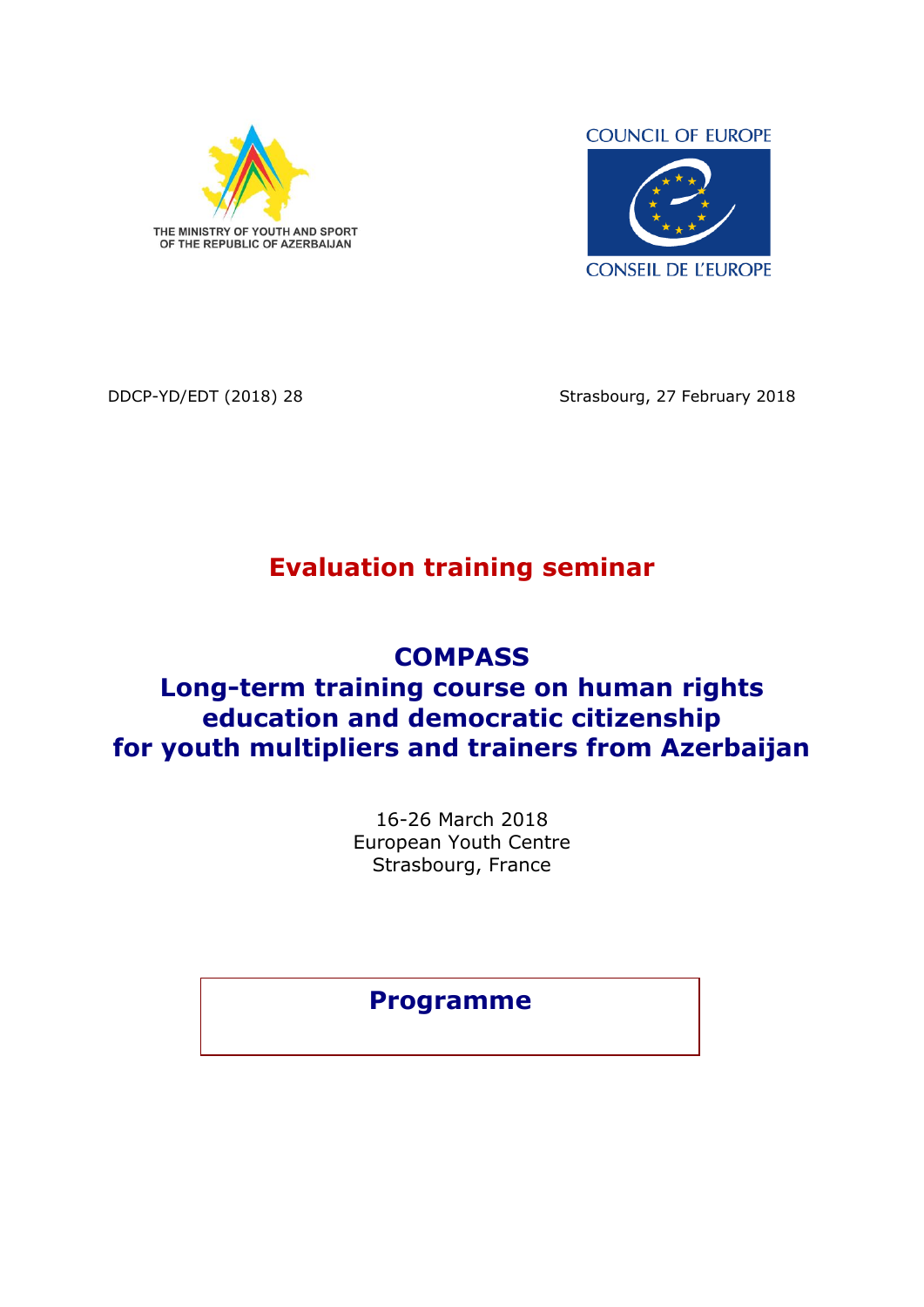### *Friday, 16 March*

| $10:00 - 10:30$ | Arrival of participants      |
|-----------------|------------------------------|
| 12:30-14:00     | Lunch                        |
| 14:00-19:00     | Free time                    |
| 19:00-20:00     | Dinner                       |
| 20:00-21:30     | Group-reintegration activity |

## *Saturday, 17 March*

|             | Opening of the seminar                                                                                                                 |
|-------------|----------------------------------------------------------------------------------------------------------------------------------------|
| 09:30-11:00 | Revisiting the LTTC process: e-learning, residential seminars, mentoring,<br>planning and implementation of the educational activities |
|             | "My LTTC path"                                                                                                                         |
| 11:00-11:30 | <b>Break</b>                                                                                                                           |
| 11:30-13:00 | Evaluating and learning from the practice phase                                                                                        |
| 13:00-14:30 | Lunch                                                                                                                                  |
| 14:30-16:00 | Evaluating and learning from the practice phase                                                                                        |
| 16:00-16:30 | <b>Break</b>                                                                                                                           |
| 16:30-18:30 | Lessons learned from the educational activities for, and about, human<br>rights education                                              |
| 18:30-19:00 | Reflection groups                                                                                                                      |
| 19:00-20:00 | Dinner                                                                                                                                 |
|             | <i>Free time</i>                                                                                                                       |

## *Sunday, 18 March*

| 09:30-11:00   | Evaluating and learning from the practice phase:<br>re-assessment of competences                           |
|---------------|------------------------------------------------------------------------------------------------------------|
| 11:00-11:30   | <b>Break</b>                                                                                               |
| $11:30-13:00$ | Developing critical thinking as a main function for human rights education                                 |
| 13:00-14:30   | Lunch                                                                                                      |
| 14:30-18:00   | Intercultural learning and intercultural dialogue in the context of human<br>rights education (with break) |
| 18:00-18:30   | Reflection groups                                                                                          |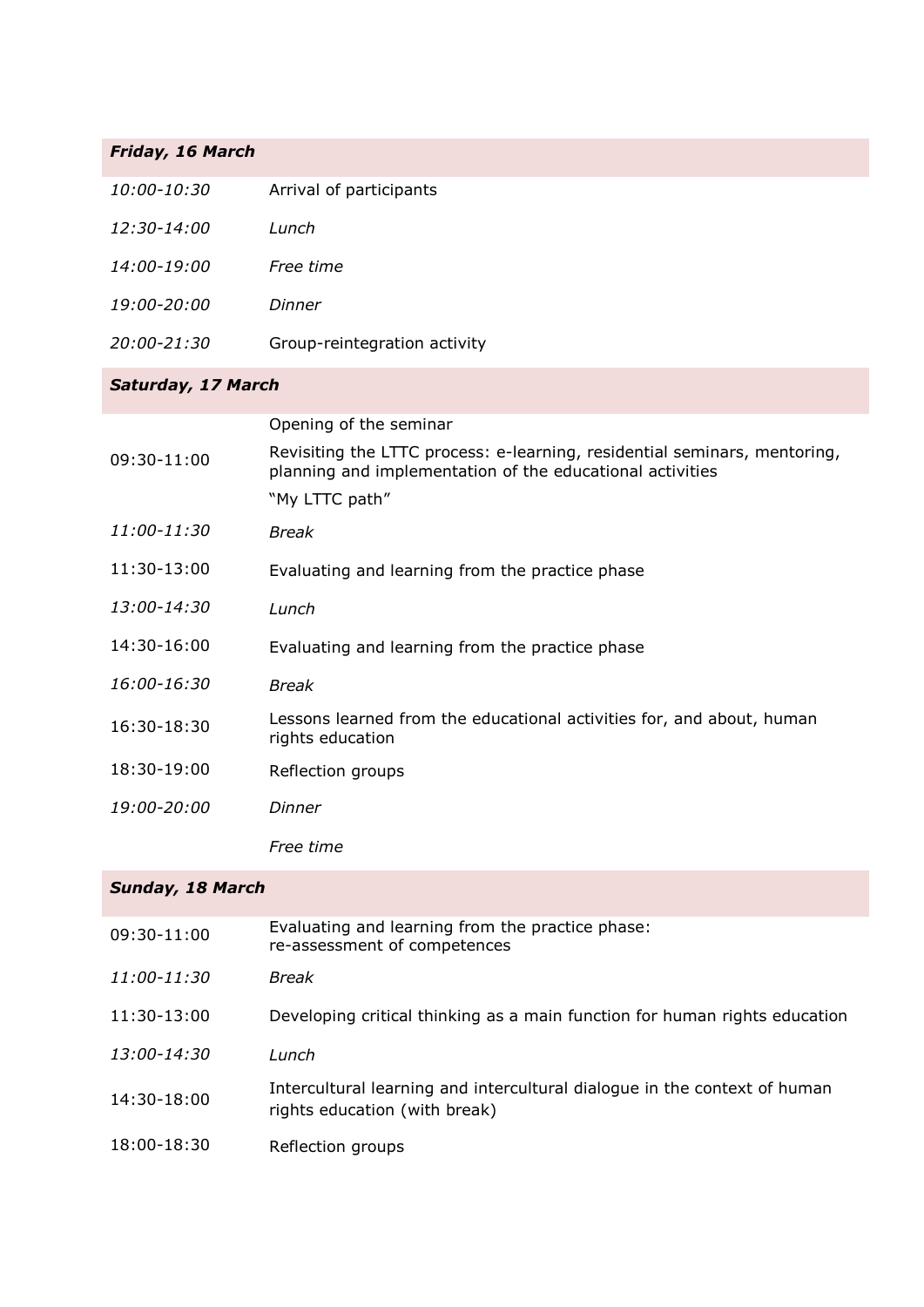*19:00-20:00 Dinner*

*Free time*

*Monday, 19 March* 09:00-09:45 Guided visit of the Palais d'Europe 09:45-10:30 Cooperation between the Council of Europe and Azerbaijan in the field of youth policy, with*: Agil GUNASHOV*, *Deputy Permanent Representative of the Republic of Azerbaijan to the Council of Europe Antje ROTHEMUND, Head of the Council of Europe Youth Department* 11:15-13:00 Exercise "Building inclusive society" *13:00-14:30 Lunch (at the European Youth Centre)* 14:30-16:00 Values-based inclusive youth work and the access of young people to rights, with *Rui GOMES, Head of Education and Training Division of the Council of Europe Youth Department 16:00-16:30 Break* 17:00-18:30 The role of human rights education: debriefing on values and emphasising the role of human rights educator in local and national context 18:30-19:00 Reflection groups *19:00-20:00 Dinner 20:00-21:30 Informal social evening*

#### *Tuesday, 20 March*

| 09:30-10:30 | The Council of Europe Action Plan for Azerbaijan: different dimensions of<br>cooperation, with <i>Olga FRAYSHTETER</i> , Advisor at the Directorate General<br>of Programmes of the Council of Europe |
|-------------|-------------------------------------------------------------------------------------------------------------------------------------------------------------------------------------------------------|
| 11:00-12:00 | Visit to the European Court of Human Rights and meeting<br>with Judge HÜSEYNOV                                                                                                                        |
| 12:30-13:30 | Debriefing and conclusions of the meetings                                                                                                                                                            |
| 13:30-14:30 | Lunch                                                                                                                                                                                                 |
| 15:00-16:00 | Overview of state of play with human rights in Azerbaijan today,<br>with <b>Alexandre GUESSEL</b> , Director of the Council of Europe Directorate of<br><b>Political Affairs</b>                      |
| 16:00-16:30 | Debriefing                                                                                                                                                                                            |
| 16:30-17:00 | <b>Break</b>                                                                                                                                                                                          |
| 17:00-18:30 | Introduction to preparation for practice: Focus on "Compass"                                                                                                                                          |
|             |                                                                                                                                                                                                       |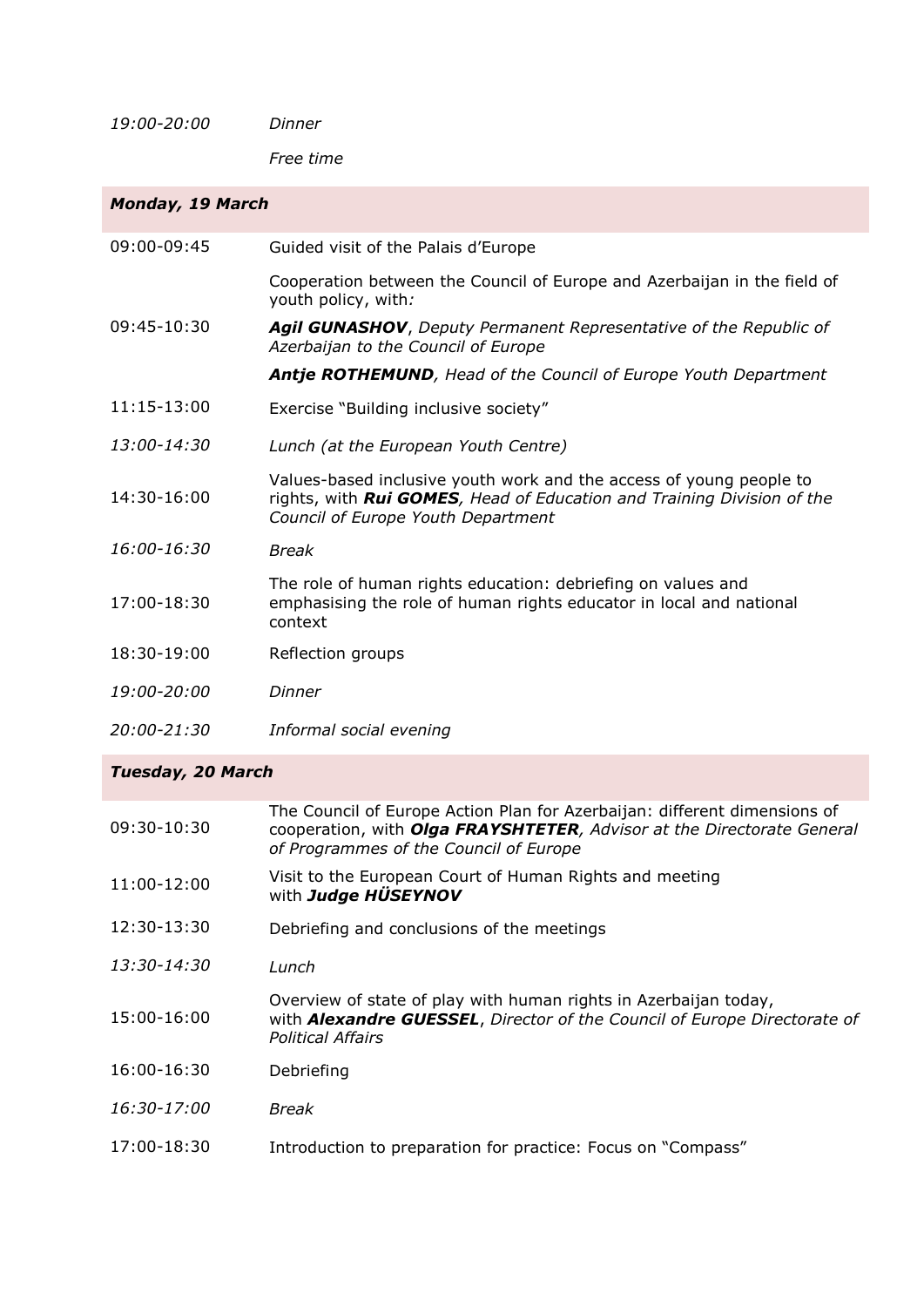| 18:30-19:00                | Reflection groups                                                                                                   |
|----------------------------|---------------------------------------------------------------------------------------------------------------------|
| 19:30-22:30                | Dinner and celebration of NOVRUZ                                                                                    |
| <b>Wednesday, 21 March</b> |                                                                                                                     |
| $09:30-11:00$              | Group preparation for practice                                                                                      |
|                            | The work of the Council of Europe against discrimination, hate speech and<br>in promotion of gender equality, with: |

- 11:15-12:45 *Evgenia GIAKOUMOPOULOU, Programme Advisor at the Sexual Orientation and Gender Identity unit, Anti-Discrimination Department of the Council of Europe Rui GOMES, Head of Education and Training Division of the Council of Europe Youth Department*
- *13:00-14:30 Lunch*

Free time

19:00-20:00 *Dinner* (optional)

#### *Thursday, 22 March*

| 09:30-11:00     | Practice          |
|-----------------|-------------------|
| 11:00-11:30     | Break             |
| 11:30-13:00     | Practice          |
| 13:00-14:30     | Lunch             |
| 14:30-16:00     | Practice          |
| $16:00 - 16:30$ | Break             |
| 16:30-18:00     | Practice          |
| 18:00-18:30     | Reflection groups |
| 19:00-20:00     | Dinner            |
|                 | Free time         |

### *Friday, 23 March*

| 09:30-11:00 | Practice                                  |
|-------------|-------------------------------------------|
| 11:00-11:30 | Break                                     |
| 11:30-13:30 | Evaluation and debriefing of the practice |
| 13:30-15:00 | Lunch                                     |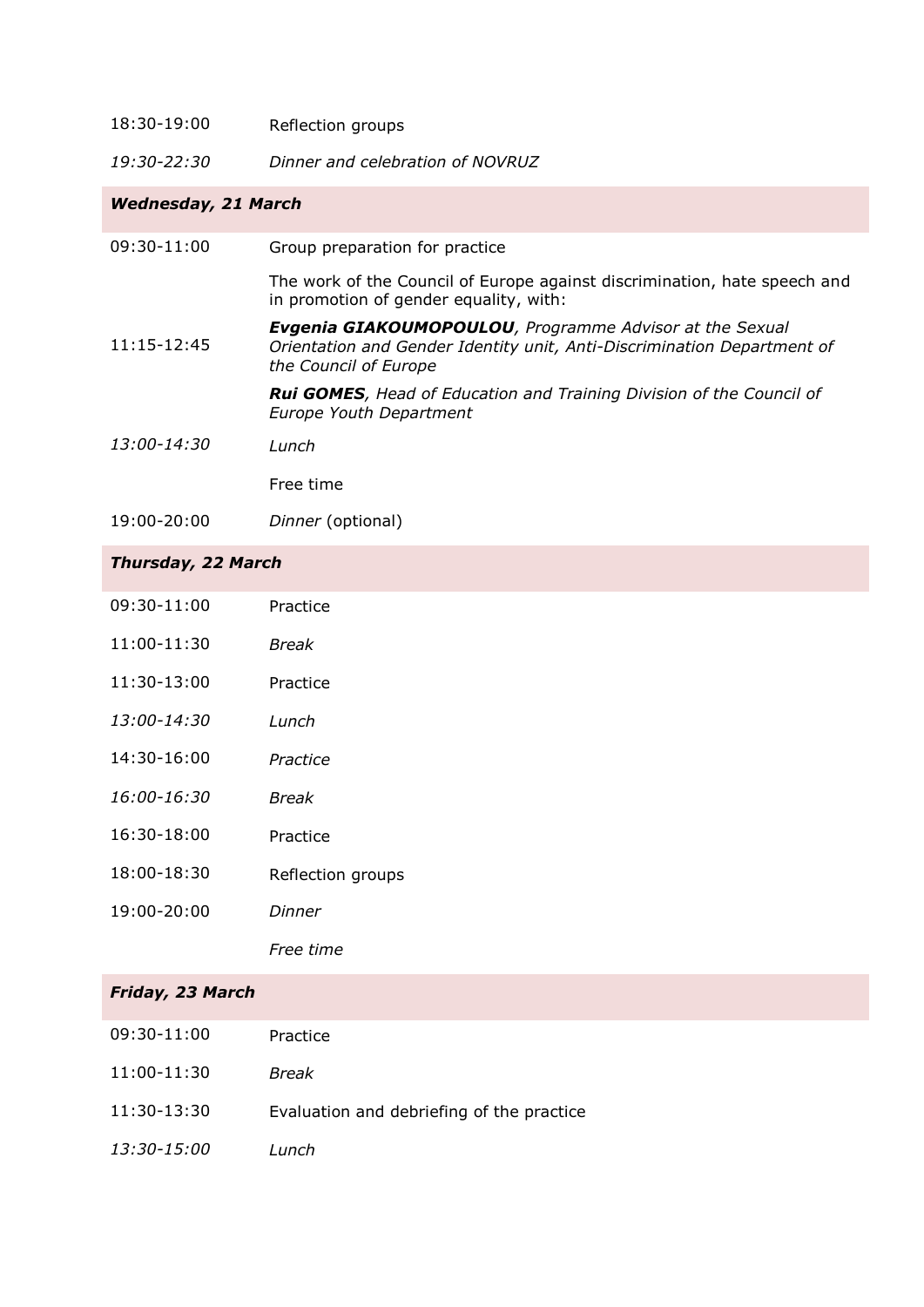| 15:00-16:30 | Support measures for further follow-up initiatives |
|-------------|----------------------------------------------------|
| 16:30-17:00 | <b>Break</b>                                       |
| 17:00-18:30 | Workshops                                          |
| 18:30-19:00 | Reflection groups                                  |
| 20:00-22:00 | Dinner in the city                                 |
|             |                                                    |

## *Saturday, 24 March*

| 09:30-11:00 | Workshops                                                                                                                        |
|-------------|----------------------------------------------------------------------------------------------------------------------------------|
| 11:00-11:30 | <b>Break</b>                                                                                                                     |
| 11:30-13:00 | Youth participation and democratic citizenship in youth policy and youth<br>work                                                 |
| 13:00-14:30 | Lunch                                                                                                                            |
| 14:30-16:00 | Co-management system at the Council of Europe youth sector,<br>with Marko BOKO, representative of the Advisory Council on Youth  |
|             | Debriefing                                                                                                                       |
| 16:00-16:30 | <b>Break</b>                                                                                                                     |
| 16:30-18:00 | Developing follow-up initiatives and joint actions for promoting HRE in<br>Azerbaijan (personal level including self-assessment) |
| 18:00-18:30 | Reflection groups                                                                                                                |
| 19:00-20:00 | Dinner                                                                                                                           |
| 20:00-21:30 | Informal social evening                                                                                                          |

## *Sunday, 25 March*

| 09:30-11:00 | Developing follow-up initiatives and joint actions for promoting HRE in<br>Azerbaijan                          |
|-------------|----------------------------------------------------------------------------------------------------------------|
| 11:00-11:30 | <b>Break</b>                                                                                                   |
| 11:30-13:00 | Developing follow-up initiatives and joint actions for promoting HRE in<br>Azerbaijan                          |
| 13:00-14:00 | Lunch                                                                                                          |
| 14:00-15:00 | Evaluation of the seminar                                                                                      |
| 15:00-16:30 | Sharing results and achievements of the Compass LTTC and further<br>follow-up with the partners and organisers |
|             | Official closing of the seminar with:                                                                          |
|             | Rui GOMES, Head of Education and Training Division of the Council of<br>Europe Youth Department                |
|             | Representative of the Ministry of Youth and Sports of the Republic of                                          |